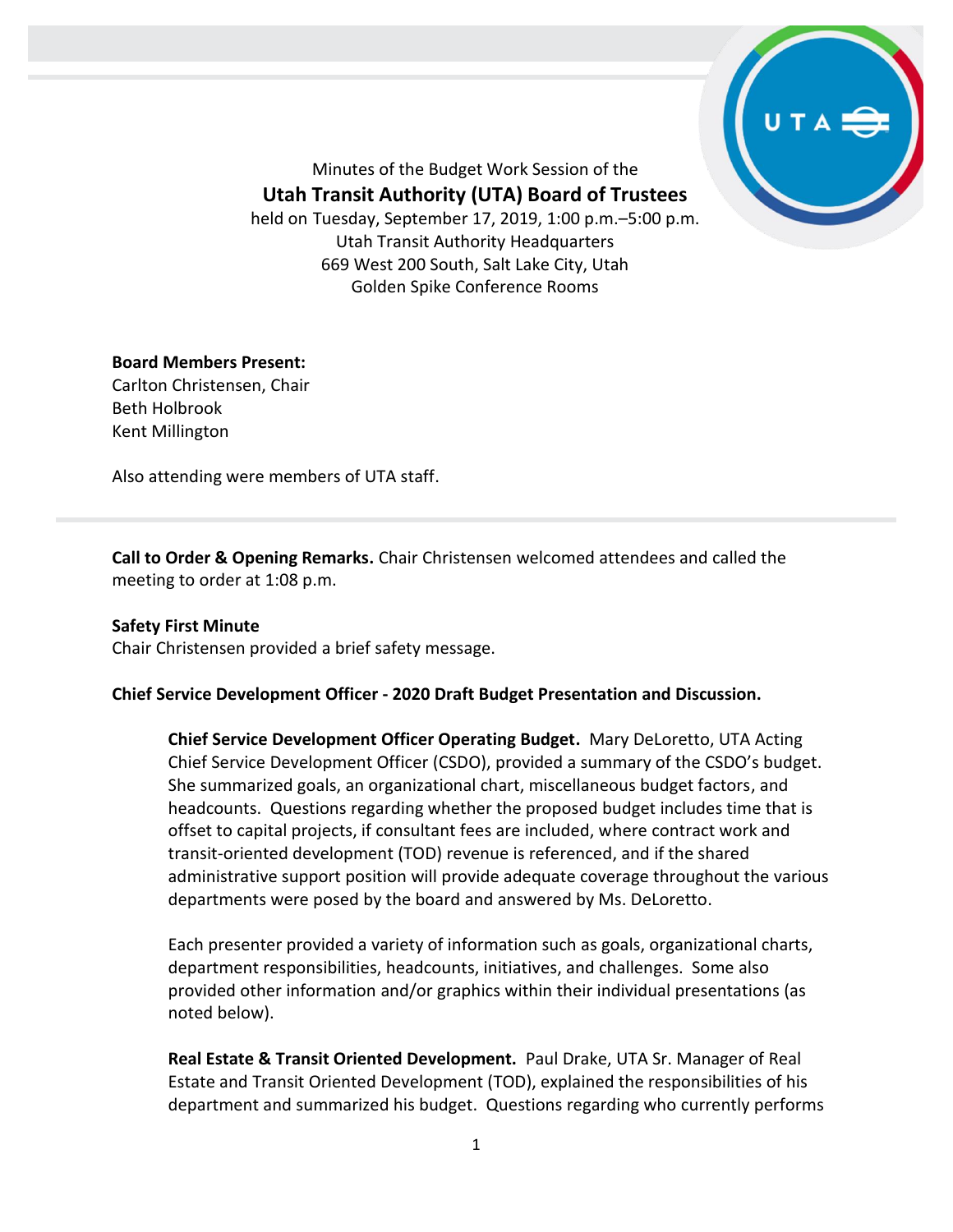GIS work, if the GIS analyst would be at capacity if more flexibility is allowed with the number of TOD projects, whether or not it is easier to manage leased properties, if there is a process to evaluate the value of properties owned by UTA, and how many of those properties could be dispensed and put back on the public tax roll were posed by the board and answered by staff.

**Service Planning.** Laura Hanson, UTA Director of Planning, reviewed the responsibilities for both strategic and service planning and summarized the service planning budget. Additionally, she advised the two departments were mislabeled in her presentation and needed to be swapped. Questions regarding whether the department has adequate administrative support coverage, how heavily new software will be relied upon, the need for the board and planning to align accomplishments, and if departments throughout the agency are integrated in strategic planning were posed by the board and answered by staff.

**Capital Development.** Grey Turner, UTA Sr. Program Manager for Engineering and Project Development, informed the board that capital development consists of project development, environmental/project controls/grants, project management and engineering, and quality oversight. He summarized the responsibilities for each subgroup and outlined the budget. Questions regarding environmental responsibilities, what future regulations are coming and how they will be managed, where environmental reports need to be submitted, what determines when UTA uses contractors, and when the agency promotes from within vs. hiring external applicants were posed by the board and answered by staff.

Chair Christensen called for a break at 2:20 PM. The meeting reconvened at 2:31 PM.

**Draft 2020-2024 Capital Plan.** Ms. DeLoretto provided an overview of the draft plan. She advised what is included in the plan, what the 5-year forecast helps to mitigate, the steps within the process, a breakdown of funding, what projects are funded and unfunded, next steps, and details of the capital plan. Questions regarding how many projects get funded, what determines if a project gets on the approved list, what the process is for pressing circumstances, and how projects are prioritized were posed by the board and answered by staff. Ms. DeLoretto also provided clarification for various line items on the details spreadsheet that was distributed.